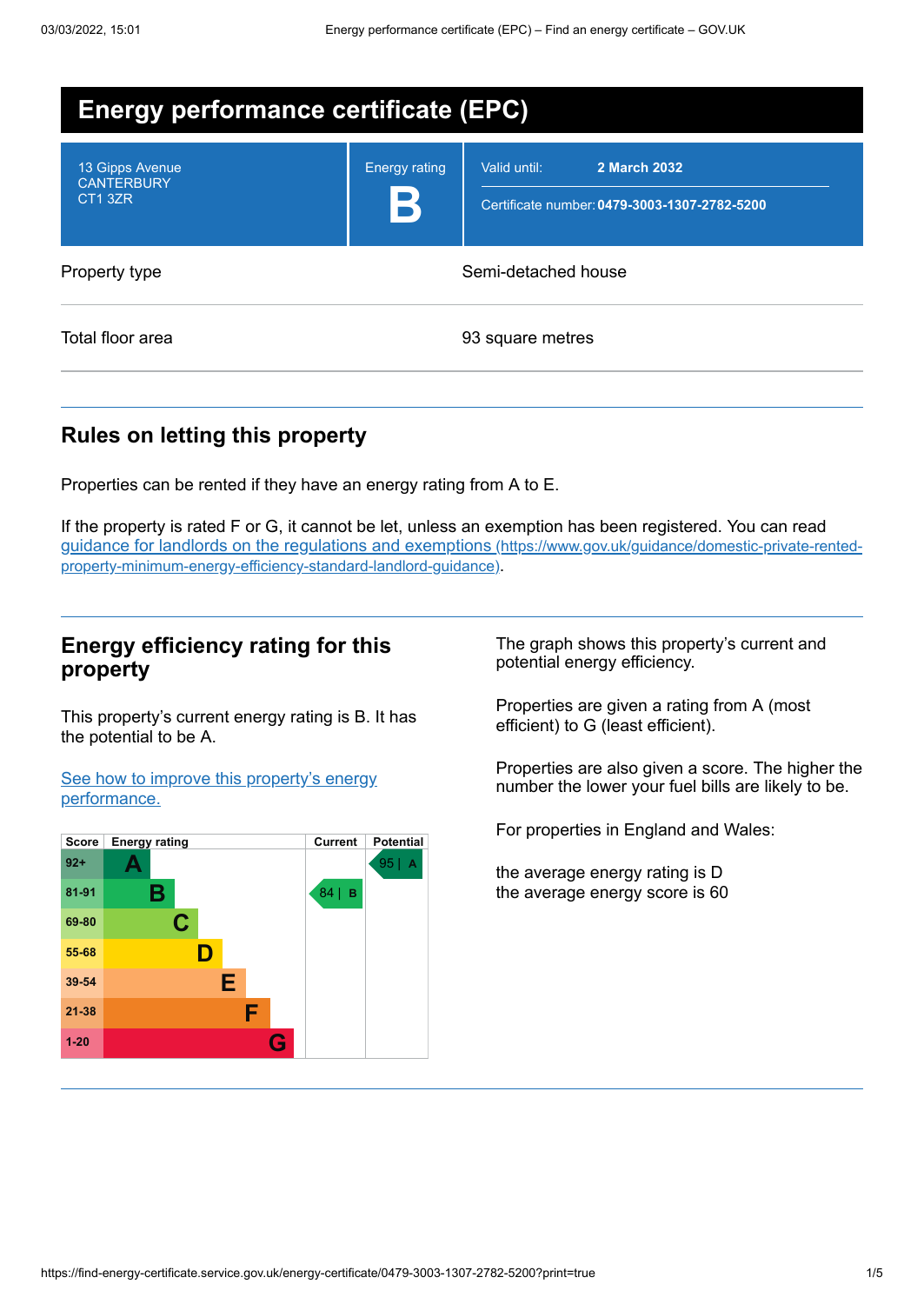# **Breakdown of property's energy performance**

This section shows the energy performance for features of this property. The assessment does not consider the condition of a feature and how well it is working.

Each feature is assessed as one of the following:

- very good (most efficient)
- good
- average
- poor
- very poor (least efficient)

When the description says "assumed", it means that the feature could not be inspected and an assumption has been made based on the property's age and type.

| <b>Feature</b>       | <b>Description</b>                                                | Rating    |
|----------------------|-------------------------------------------------------------------|-----------|
| Walls                | Average thermal transmittance 0.26 W/m <sup>2</sup> K             | Very good |
| Roof                 | Average thermal transmittance 0.10 W/m <sup>2</sup> K             | Very good |
| Floor                | Average thermal transmittance 0.12 W/m <sup>2</sup> K             | Very good |
| Windows              | High performance glazing                                          | Very good |
| Main heating         | Boiler and radiators, mains gas                                   | Good      |
| Main heating control | Time and temperature zone control                                 | Very good |
| Hot water            | From main system                                                  | Good      |
| Lighting             | Low energy lighting in all fixed outlets                          | Very good |
| Air tightness        | Air permeability 3.5 m <sup>3</sup> /h.m <sup>2</sup> (as tested) | Good      |
| Secondary heating    | None                                                              | N/A       |

#### **Primary energy use**

The primary energy use for this property per year is 82 kilowatt hours per square metre (kWh/m2).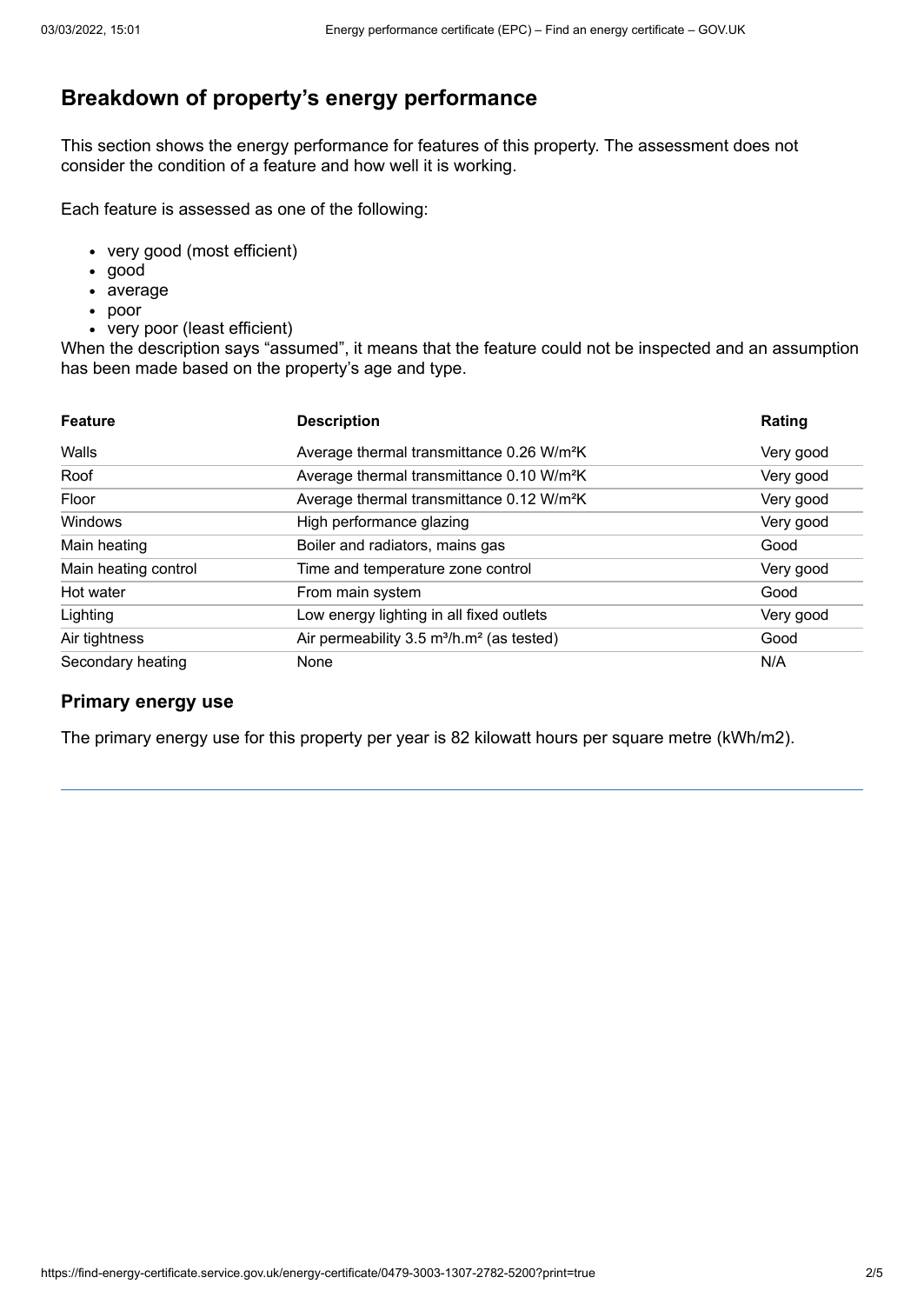| <b>Environmental impact of this</b><br>property                                                        |                             | This property produces                                                                                                                        | 1.3 tonnes of CO2 |
|--------------------------------------------------------------------------------------------------------|-----------------------------|-----------------------------------------------------------------------------------------------------------------------------------------------|-------------------|
| This property's current environmental impact<br>rating is B. It has the potential to be A.             |                             | This property's potential<br>production                                                                                                       | 0.1 tonnes of CO2 |
| Properties are rated in a scale from A to G<br>based on how much carbon dioxide (CO2) they<br>produce. |                             | By making the recommended changes, you<br>could reduce this property's CO2 emissions by<br>1.2 tonnes per year. This will help to protect the |                   |
| Properties with an A rating produce less CO2                                                           |                             | environment.                                                                                                                                  |                   |
| than G rated properties.                                                                               |                             | Environmental impact ratings are based on<br>assumptions about average occupancy and                                                          |                   |
| An average household<br>produces                                                                       | 6 tonnes of CO <sub>2</sub> | energy use. They may not reflect how energy is<br>consumed by the people living at the property.                                              |                   |
|                                                                                                        |                             |                                                                                                                                               |                   |

# <span id="page-2-0"></span>**How to improve this property's energy performance**

Making any of the recommended changes will improve this property's energy efficiency.

If you make all of the recommended changes, this will improve the property's energy rating and score from B (84) to A (95).

| <b>Recommendation</b>        | <b>Typical installation cost</b> | <b>Typical yearly saving</b> |
|------------------------------|----------------------------------|------------------------------|
| 1. Solar water heating       | £4.000 - £6.000                  | £27                          |
| 2. Solar photovoltaic panels | £3.500 - £5.500                  | £376                         |

#### **Paying for energy improvements**

Find energy grants and ways to save energy in your home. [\(https://www.gov.uk/improve-energy-efficiency\)](https://www.gov.uk/improve-energy-efficiency)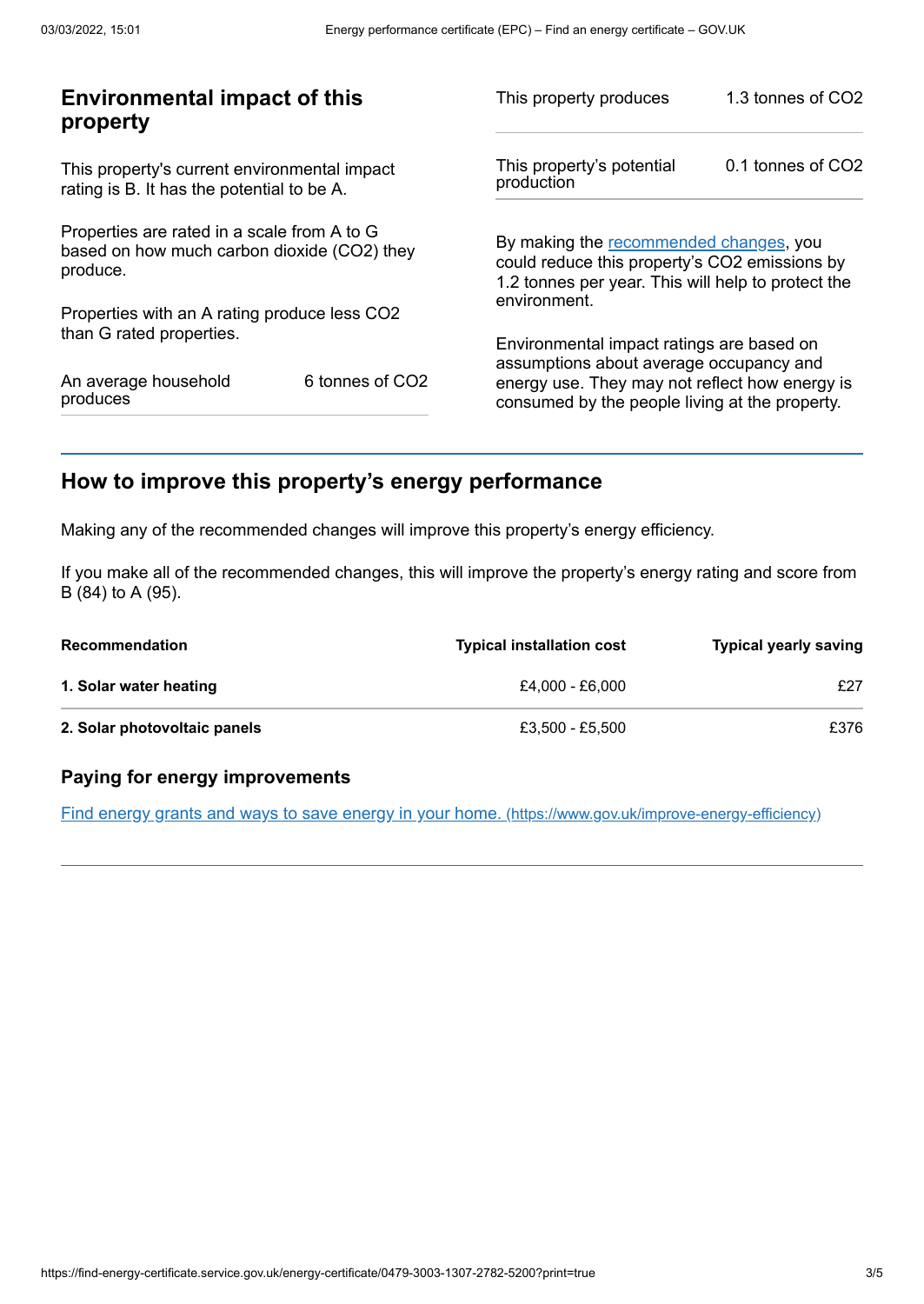## **Estimated energy use and potential savings**

| Estimated yearly energy<br>cost for this property | £371 |
|---------------------------------------------------|------|
| Potential saving                                  | f27  |

The estimated cost shows how much the average household would spend in this property for heating, lighting and hot water. It is not based on how energy is used by the people living at the property.

The estimated saving is based on making all of the [recommendations](#page-2-0) in how to improve this property's energy performance.

For advice on how to reduce your energy bills visit Simple Energy Advice [\(https://www.simpleenergyadvice.org.uk/\)](https://www.simpleenergyadvice.org.uk/).

#### **Heating use in this property**

Heating a property usually makes up the majority of energy costs.

#### **Estimated energy used to heat this property**

| Space heating | 2740 kWh per year |
|---------------|-------------------|
| Water heating | 1835 kWh per year |

#### **Potential energy savings by installing insulation**

The assessor did not find any opportunities to save energy by installing insulation in this property.

You might be able to receive Renewable Heat Incentive payments [\(https://www.gov.uk/domestic](https://www.gov.uk/domestic-renewable-heat-incentive)renewable-heat-incentive). This will help to reduce carbon emissions by replacing your existing heating system with one that generates renewable heat. The estimated energy required for space and water heating will form the basis of the payments.